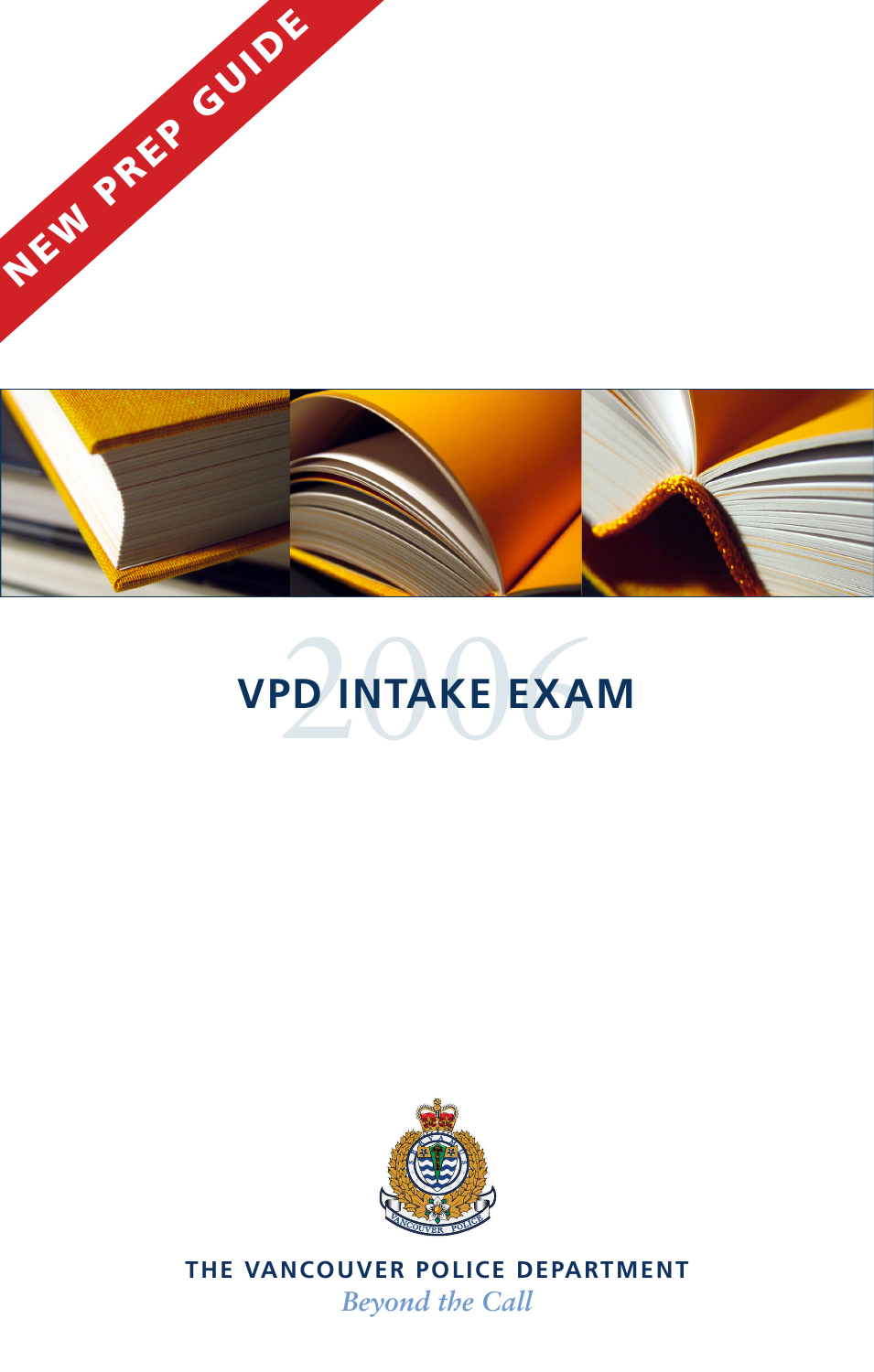# Overview of VPD Intake Exam

The Vancouver Police Department Intake Examination assesses practical skill sets that police officers must use on a regular basis while performing their duties. The exam is divided into four modules, is three hours in length, and is marked out of 105. A score of 60% is required to pass.

The four modules assess the following areas:

- Memory and observation skills (20 marks)
- Writing and editing skills (40 marks)
- Reading comprehension and critical thinking skills (30 marks)
- Summarizing skills (15 marks)

# **Module: Assessment of Memory and Observation Skills**

This module is divided into two sections and the question format is multiple choice. At the beginning of the exam, candidates are shown a police bulletin and asked to read and remember as much of the information as possible. Candidates then watch a video detailing a crime-inprogress. Section A is focused on what is shown in the video and is comprised of 15 multiple choice questions designed to test a candidate's memory and observation skills. Section B is comprised of 5 multiple choice questions relating to the police bulletin.

# **Module: Assessment of Writing and Editing Skills**

This module is divided into four sections. Each section presents one passage of text for editing and revising. Each section is, in turn, divided into two parts. In the first part, the candidate must read the passage and identify the writing errors in the passage by listing the errors. In the second part, the candidate must rewrite the passage, correcting the errors in the original without introducing any new errors.

# **Module: Assessment of Reading Comprehension and Critical Thinking Skills**

This module is divided into three sections. The objective of this module is to assess the candidates' reading comprehension skills, their ability to reason and think critically, and their ability to apply basic math skills. The math skills required by this section include competency in addition, subtraction, division, multiplication, percentages, and fractions. The first section presents an article that the candidate must read and answer questions about. Answers in this section are written in sentence and paragraph form, as necessary. The second and third sections detail crimes and accident scenes and then ask questions about the information given. Answers in these two sections can be written in point form.

## **Module: Assessment of Summary Skills**

This module requires the candidate to read one police report narrative and write a coherent summary that captures the original report's essential message. The summary is written in paragraph form.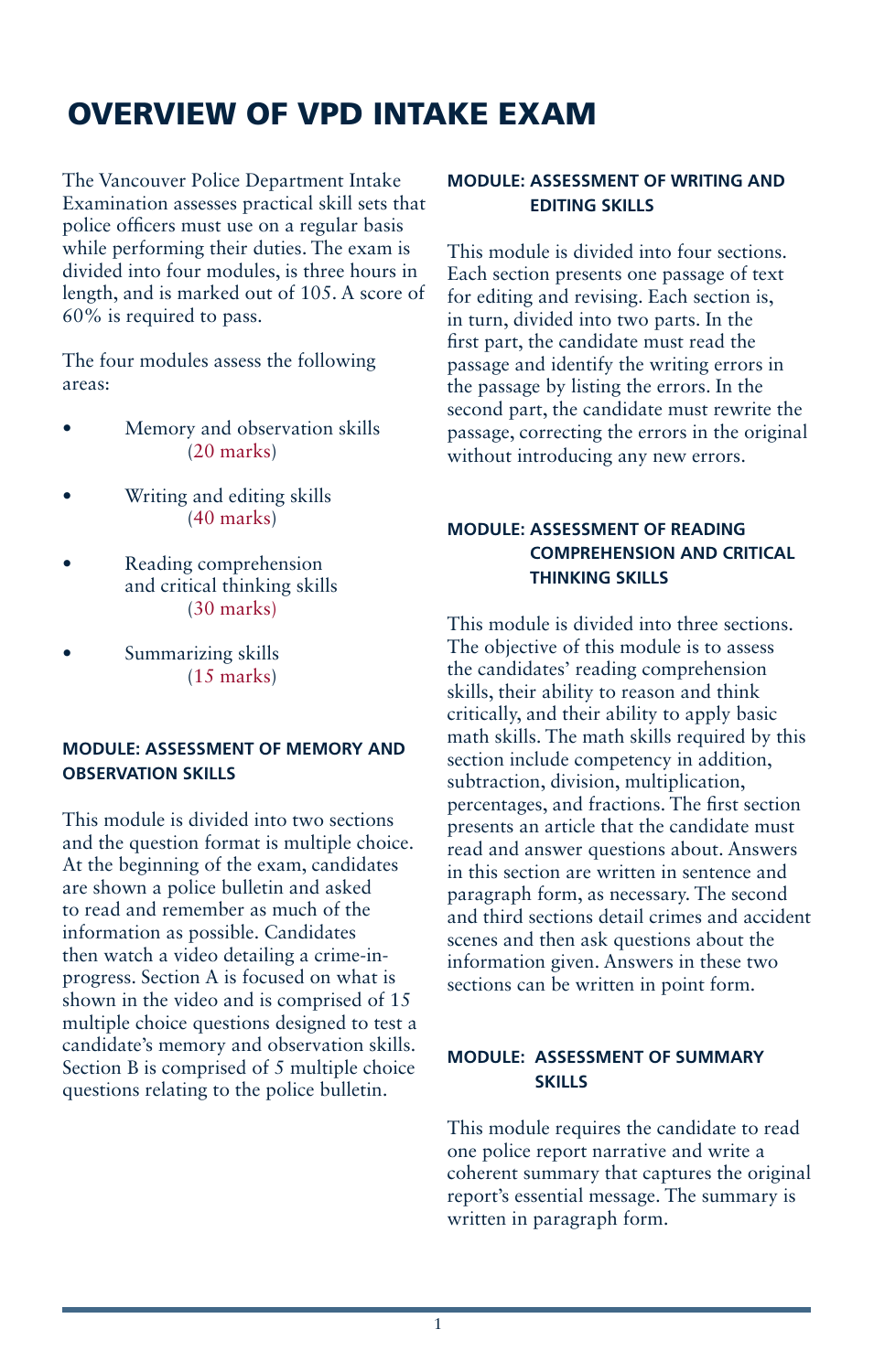# SAMPLE QUESTIONS

# **MODULE: Assessment of** WRITING **and** EDITING SKILLS

## **Marks: 40 marks;**

**10 marks for each of four passages**

## **QUESTIONS:**

## **Section A (10 marks)**

## **Instructions:**

### **Part 1**:

Read the passage below and identify each of the 10 errors in the passage by listing them on the numbered lines provided in your answer booklet. That is, reproduce the errors as they appear in the original. Identify errors that fall into the categories of **grammar**, **spelling** and **punctuation**.

## (1/2 mark for each error listed)

## **Part 2**:

Revise the passage to correct the errors. You must correct misspelled words in the passage; you cannot simply rewrite the passage in a way that eliminates those words.

Your revised version must retain the same number of (and order of) sentences. The revision must be written in paragraph form.

You may add your own concrete details as necessary to address ambiguities.

(1/2 mark for each error revised)

## **Grading Notes:**

 $-$  1/2 mark deducted for each new writingrelated error introduced (spelling, grammar, sentence structure, word usage, punctuation, etc.)

— no maximum for deductions

## **Passage:**

At 2300 hrs on 2006-07-24, Constable Meyers and Constable Chiu observed a 2004 Nissan Pathfinder driving erratically on Granville Street. The officers pulled the vehicle over an questioned the driver.

The drivers' speech were slurred and his eyes were red. In addition, his hand movements seemd uncoordinated. Suspecting the driver was intoxacated, he stepped out of the vehicle; where Constable Meyers adminastered a field sobriety test.

The driver failed the test, falling over twice while trying to balence on one foot. The officers took the driver into custody, and arranged for a tow truck to retreive the Pathfinder.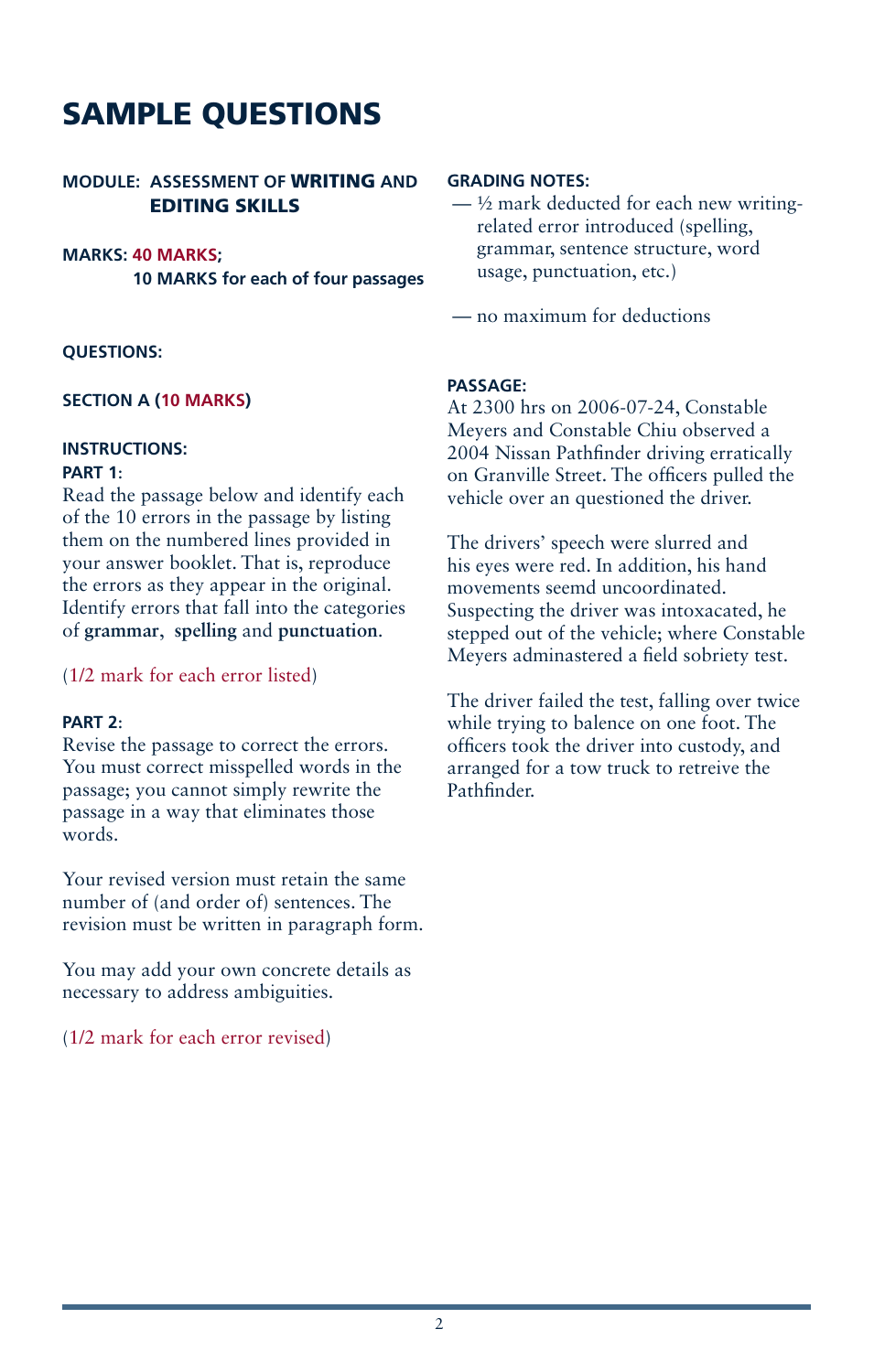# **MODULE: Assessment of** READING comPREHENSION **and** CRITICAL THINKING SKILLS

## **Marks: 10 marks**

#### **Instructions:**

Read the following article and answer the questions below in the answer booklet provided. Your answers must be written in grammatically complete sentences. Do not write in point form or in sentence fragments. Spelling and punctuation will also be assessed.

### **Grading Notes:**

- 1 mark for each correct answer (10 marks)
- $-\frac{1}{2}$  mark deducted for each writingrelated error (spelling, grammar, sentence structure, word usage, punctuation, etc.) up to a maximum of 5 marks

### **A Question of Appropriate Punishment**

The question of capital punishment, the state-sanctioned killing of criminals for capital crimes, is one that was answered decades ago in Canada. However, the debate over the issue seems to reignite every time a heinous crime is committed or a high profile murderer goes on trial.

Capital punishment was removed from the Criminal Code in 1976 and this move to abolish capital punishment was due largely to three core reasons. Experts questioned the effectiveness of capital punishment as a deterrent. Also, there were numerous moral questions around the idea of the state executing individuals. Finally, Canadians feared the idea of wrongful convictions leading to innocent people dying at the hands of the state. Lawyers, judges, and

juries are not infallible, it was argued.

And as the last few decades have shown, innocent people end up behind bars more often than most people would like to think. Opponents of capital punishment readily point to the high profile cases of David Milgaard, Donald Marshall Jr., Guy Paul Morin, and Thomas Sophonow, all men wrongfully convicted who were later exonerated by the courts after serving years in Canadian prisons. Many argue that these men would otherwise be dead if capital punishment was still an option for the courts. Opponents of capital punishment point to Canada as a beacon of human rights, a civilized society that should lead other countries by example.

Yet Canadians should not forget their country's "uncivilized" past, a past which, according to official Canadian government records, saw a total of 710 people hanged before the death penalty was finally abolished. Of these 710 executed, 13 women met their fates at the end of a noose, death by hanging the lone method used to punish capital crimes.

Notably, Canada began to move away from capital punishment long before it was officially abolished in the 1970's. Robert Turpin and Arthur Lucas, hanged in 1962, were the last two people to be executed in Canada.

Not surprisingly, proponents of the death penalty argued that the abolishment of capital punishment would lead to a surge in murder rates. However, the opposite seems to be true. Since 1976, the murder rate in Canada has steadily fallen. And statistics Canada reported that the total number of murders in Canada in 2003 was only 548, the lowest rate since 1967.

While Canada has eliminated statesanctioned executions within its own borders, its neighbour to the south has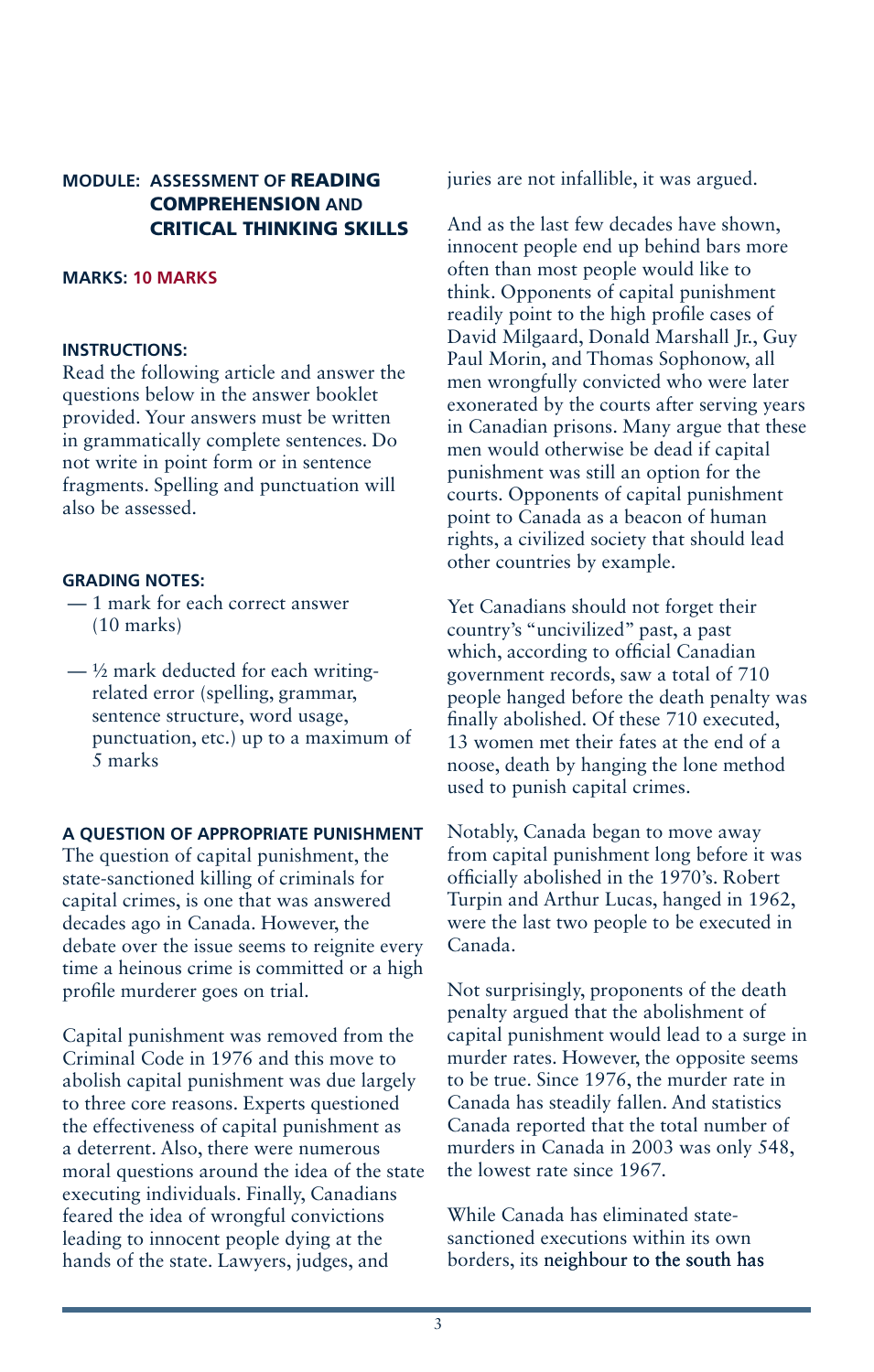continued the practice, much to the dismay of the international community at large. According to statistics recently released by the U.S. Department of Justice, 53 people were executed across 14 states in 2006. No women were among those executed. As recently as 2005, 38 states and the U.S. Federal government still had capital statutes. As many opponents of capital punishment point out, most of the international community has outlawed capital punishment as a crime against human rights. Such opponents point to the irony that the American use of capital punishment leaves it in rather peculiar company, as countries like China, North Korea, Iraq, and Iran also practice statesanctioned execution. These opponents question how the United States can claim to be a moral leader when it is associated with countries so often criticized for human rights violations.

Over the years, the value of the death penalty as a deterrent to crime has come under considerable fire by experts, but there remains one unmistakable fact: serial killer Ted Bundy will never commit another murder. Clifford Olsen or Paul Bernardo, were they to escape, or be paroled, very well might.

For most, the issue of capital punishment strikes at a deeply emotional level. And whether guided by morality or a sense of justice, people on opposite sides of the argument remain as vocal as ever.

The debate ultimately boils down to the question of whether the state-sanctioned killing of its citizens is an appropriate punishment. And it is a debate that is still very much unresolved in the court of public opinion in Canada.

## **Questions:**

- 1. Why was capital punishment abolished in Canada?
- 2. What did proponents of capital punishment fear would happen if statesanctioned execution was abolished in Canada? Was the warning warranted?
- 3. When did Canada eliminate capital punishment?
- 4. Why does the position of the United States on this issue make it difficult for that country to take the moral high ground on human rights issues?
- 5. What is the one argument that proponents of capital punishment believe is irrefutable?
- 6. How many years after the last hangings in Canada was capital punishment actually abolished?
- 7. What is capital punishment?
- 8. How many men, in total, were executed in Canada before capital punishment was abolished?
- 9. What does the word "infallible" mean?
- 10. What percentage of prisoners executed in the U.S. in 2006 were men?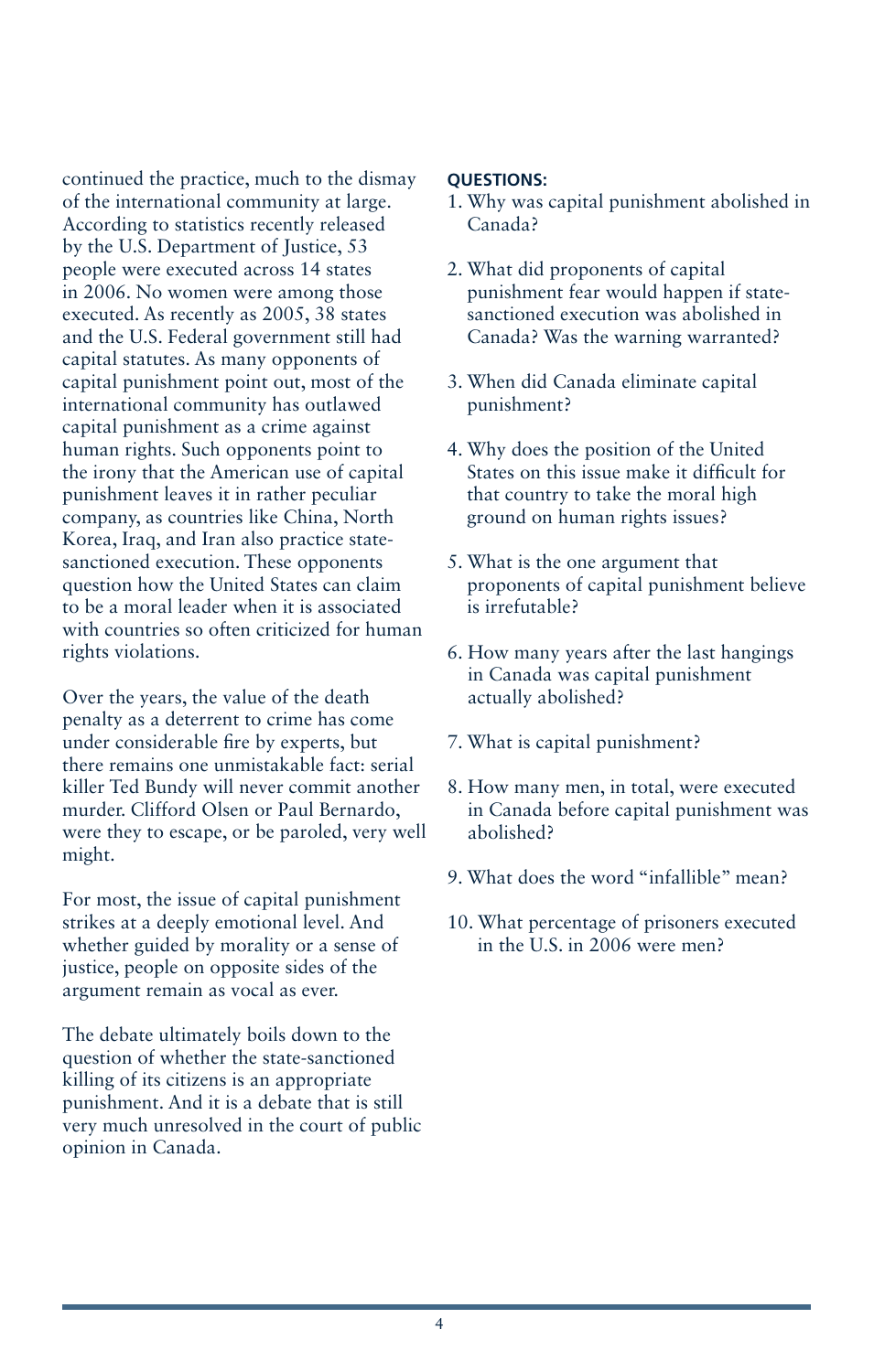# **MODULE: Assessment of** READING comPREHENSION **and** CRITICAL THINKING SKILLS

## **Marks: 10 marks**

#### **Instructions**:

Read the following report narrative excerpt and answer the questions that follow in the answer booklet provided. Your answers can be in point form. Round up your answers to two decimal places.

## **Grading Notes:**

- 1 mark for each correct answer (10 marks)
- no deductions for writing-related errors

## **Narrative:**

At 1030 hours on 2007-01-14, the Financial Crimes Section of the Vancouver Police Department executed a warrant at the residence of Harold J. Snipps, Senior Accounting Manager at Pacific West Bank. On 2006-10-03, police received a tip from an anonymous caller claiming that a senior bank official was stealing credit card numbers from clients. This tip led to a 10-week investigation of Pacific West Bank. The bank's president, Wilma James, was extremely cooperative, as she feared for the reputation of the institution. She ordered the bank's internal security section to cooperate fully with the VPD; a secret internal investigation began on 2006-10- 05. The internal security section was very helpful in uncovering half a dozen instances over a six month period when an employee accessed the client database without proper authorization. This discovery led police to focus their investigation on Snipps. Consequently, the manager's phone was

tapped, he was put under surveillance, and his personal banking and other financial records were scrutinized.

The investigation revealed a staggering amount of criminal activity. On three separate occasions, Snipps was seen meeting with known members of a criminal biker association. During these meetings, he was seen surreptitiously passing data disks to his biker contact: the disks were usually concealed in a book or a folded newspaper. A search of Snipps' banking records show that he made five large deposits to his bank account over a six month period in the following amounts: \$75,000.00, \$88,000.00, \$94,000.00, \$103,000.00, and \$213,000.00. In addition, four large wire transfers were made in his name to an account in the Grand Cayman Islands. The total amount transferred was \$1.3 million.

When police searched Snipps' home, they found three data disks that contained a total of 22, 000 credit card numbers. They also found equipment used in the manufacturing of credit cards. Finally, in a hidden compartment in Snipps' bedroom closet, police found three cardboard boxes filled with newly minted credit cards and three large pieces of luggage filled with U.S. currency. One box contained 500 Visa cards. One of the other boxes contained 678 American Express cards. Finally, the last box contained 435 MasterCards. Each Visa had a credit limit of \$5,000.00. Each American Express card had a limit of \$7,500.00. Each MasterCard had a limit of \$6,000.00. The total amount of U.S. cash found in the luggage was \$235,000.00.

Snipps was not found on the premises when the search warrant was executed. A Canada-wide warrant was subsequently issued for his arrest.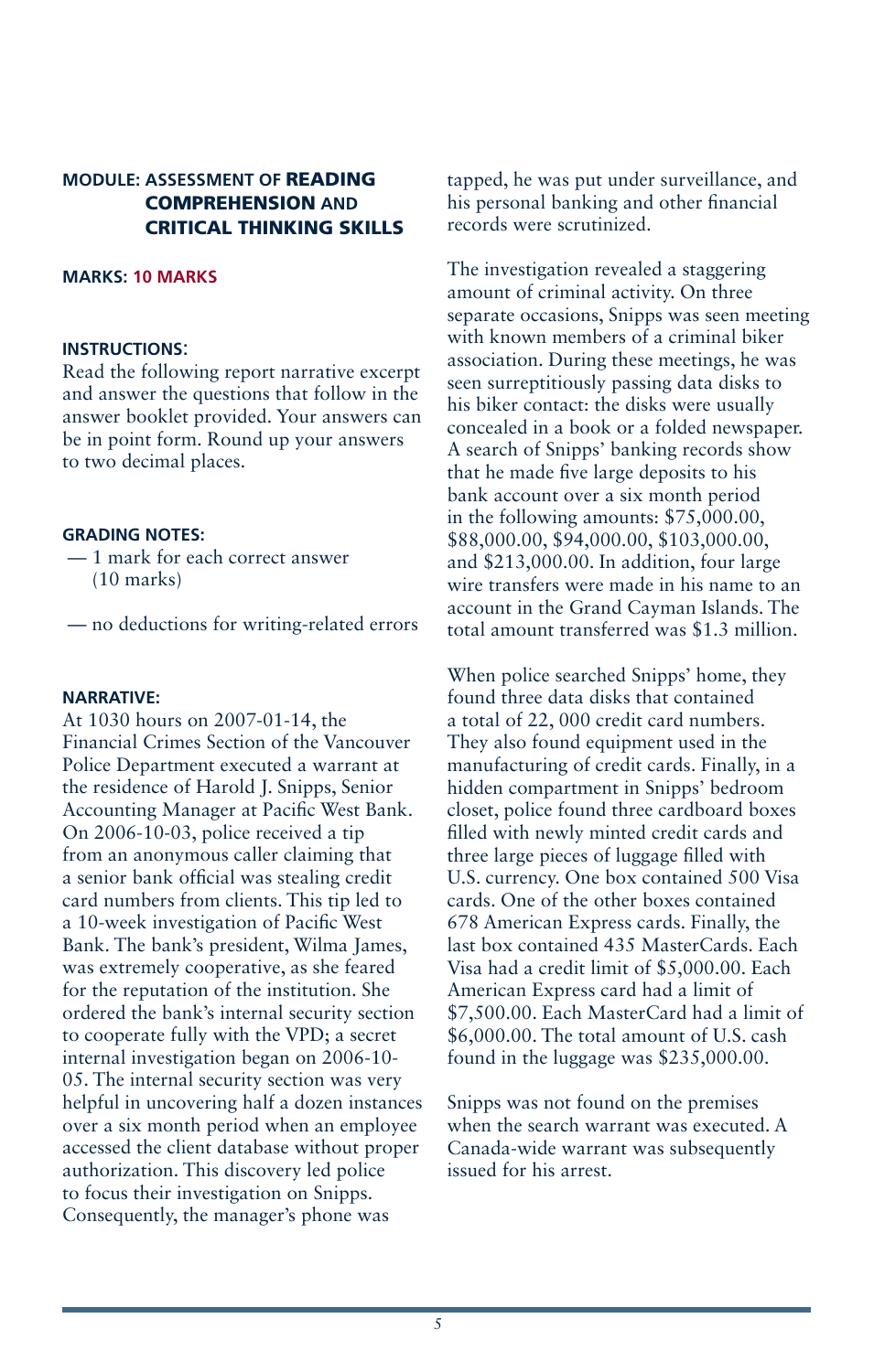# **Questions:**

- 1. For what reason did the police begin to suspect Harold Snipps?
- 2. What caused the Vancouver Police to investigate Pacific West Bank?
- 3. What does the word "surreptitiously" mean?
- 4. What was the total amount of the five large bank deposits that Snipps made over a six month period?
- 5. If Snipps' second wire transfer to the Grand Cayman Islands was 1/5 of the total amount transferred, and that second wire transfer was four times the amount of the first, what was the total amount of the first wire transfer?
- 6. If Snipps' third wire transfer was \$200,000.00 more than the second one, how much did the final wire transfer total?
- 7. How much more credit is available on all of the American Express Cards together when compared to the total amount of credit available on the combined MasterCards?
- 8. What is the combined total amount of credit available on all of the cards?
- 9. If 60% of the U.S. currency was found in one of the three large bags, and the other two bags accounted for 15% and 25% respectively, how much cash was in each of the three bags?
- 10. What methods did the Vancouver Police use to investigate Snipps?

# **MODULE: Assessment of** SUMMARY SKILLS

## **Marks: 15 marks**

## **Instructions:**

Read the following police report narrative and, in your answer booklet, write a synopsis / summary of no more than six sentences (**125 words**) that **summarizes** the **essential elements** of the event.

Your synopsis must be written in grammatically complete sentences, as one coherent paragraph. Do not write in point form or in sentence fragments. Spelling and punctuation will also be assessed.

## **Grading Notes:**

- identifies the key information from the event (10 marks)
- synopsis is organized in a logical, coherent way (2 marks)
- synopsis meets the length and paragraph format requirements (3 marks)
- $-$  ½ mark deducted for each writingrelated error (spelling, grammar, sentence structure, word usage, punctuation, etc.) up to a maximum of 5 marks

## **The Narrative:**

At 0245 hrs on 2005-09-18, victim Calvin Chai is dealing blackjack at the Big Win Casino at 3453 West Broadway. Chai is halfway through a four-hour shift and looking forward to his vacation. The house